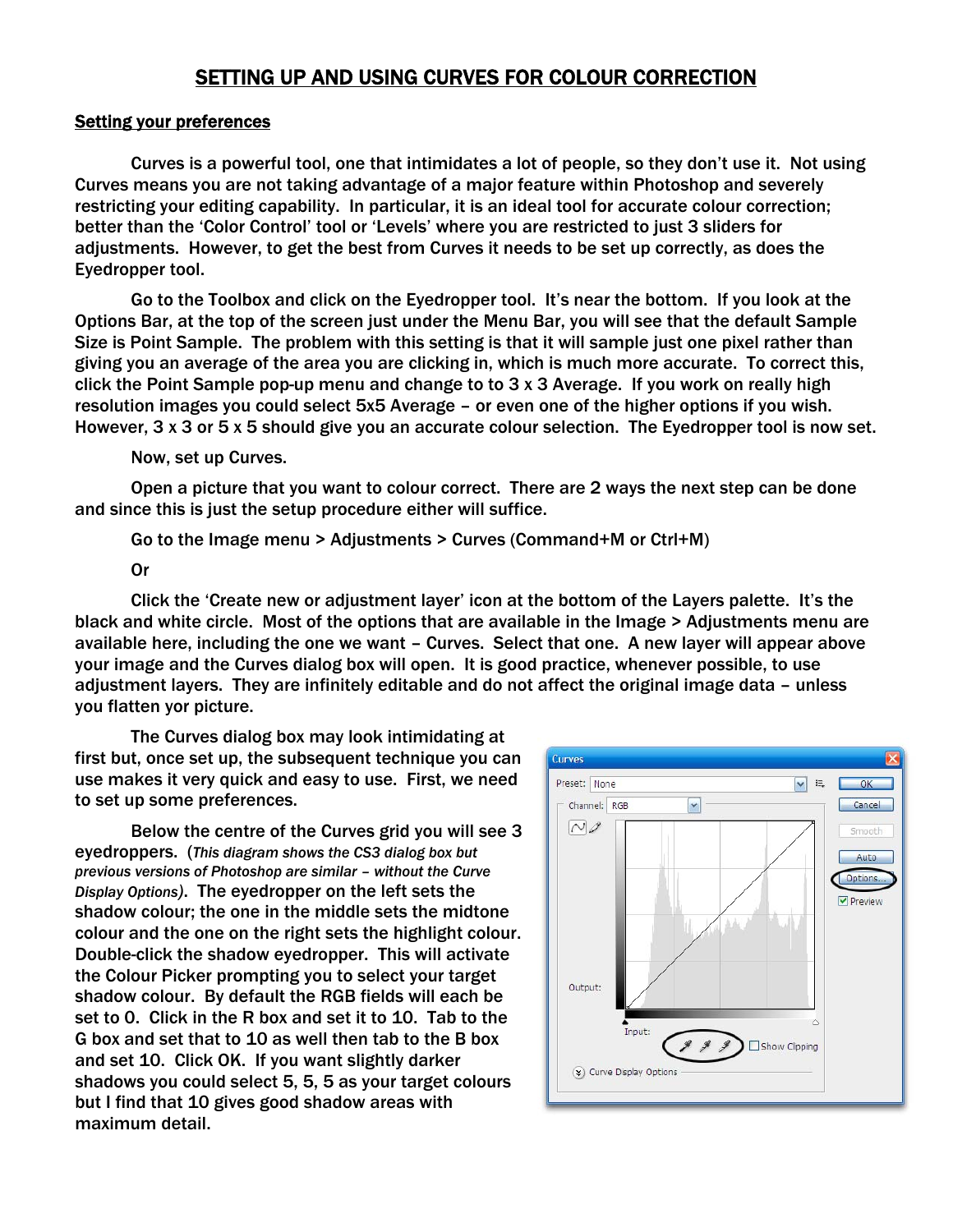*While you are in the Colour Picker note that there are other options: HSB, Lab and CMYK. Changing the numbers in one area will affect the numbers in the others. The reason that we set the RGB numbers and not any of the others is that RGB is primarily the colour space we work in.* 

Double-click the highlight eyedropper (on the right). Once again the Colour Picker will be activated prompting you to select your highlight colour. The RGB boxes will probably be set to 255, 255, 255. Click in the R box and set this to 245. Repeat for the G and B boxes. Your highlight colour is now set. Setting the highlight to 245 means that your highlghts will not be paper-white. There will be a hint of a tone so they won't look burned out.

Double-click the midtone eyedropper which, once again, will activate the Colour Picker. This should be set to 128, 128, 128, which is correct. If it is not, click in the R, G and B boxes and set 128 as the values.

Before leaving the Curves dialog box there is one further option that can be set: The Auto Curves option.

At the right hand side of the dialog box you will see the Auto button and, immediately underneath that is the Options button. Click the Options button.

 In the dialog box which then opens up, shown right, select 'Enhance Monochrome Contrast. In the Target Colors & Clipping area set the Shadows and Highlight to 0. We don't want any clipping as, in effect, we have set that up already by setting 10 as the shadow colour and 245 as the highlight colour.

 The preferences you have set for Curves will have also been embedded into the Levels preferences so, if you still feel uncomfortable with Curves, the Levels option is still available. Additionally, if you wish, now that you have

| <b>Auto Color Correction Options</b>                                                                                                    |              |
|-----------------------------------------------------------------------------------------------------------------------------------------|--------------|
| Algorithms<br>⊙ Enhance Monochromatic Contrast<br>○ Enhance Per Channel Contrast<br>◯ Find Dark & Light Colors<br>Snap Neutral Midtones | ОК<br>Cancel |
| Target Colors & Clipping<br>Shadows:<br>Clip:   0<br>%<br>Midtones:                                                                     |              |
| Clip: 0<br>Highlights:<br>$\%$<br>Save as defaults                                                                                      |              |

set the Auto preference you can use the Auto Levels option from the Image > Adjustments menu. However, for the greatet flexibility the use of adjustment layers is recommended.

## Using Curves for Colour Correction

 Now that the Curves preferences are set you can use the tool confidently for colour correction by setting the highlight, shadow and midtone areas. Shadows and highlights should be neutral in colour and usually, with the initial digital capture, they are not. All digital cameras will introduce some form of colour cast, some more than others. You can now put that right quite quickly.

 With the picture that you want to colour correct open, click the 'Create new fill or adjustment layer' icon at the bottom of the Layers palette. (The black and white circle). Select Curves from the menu. Now, you need to find something in your image that is supposed to be black and, in most photos, this won't be a problem. If you can't immediately locate a black area you can get Photoshop to show you exactly where that is. At the bottom of the Curves grid there are 2 triangles: a black one on the left and a white one on the right. Press and hold the Option/Alt key (Option– Mac, Alt–PC) down, click on the black triangle and slowly drag it to the right. As soon as you start to drag (holding the Option/Alt key down) the picture will go white. As you drag to the right the darkest areas of you picture will show first. That's Photoshop telling you where your black and shadow areas are. Make a mental note of the spot you want to click in, drag the slider back to the left and release the Alt key. Click the Shadow eyedropper then click the area you made a mental note of. You have set the shadow point of your picture and neutralised the colour at the same time.

Now you need to do the same for the highlights. Press and hold the Option/Alt key and drag the white triangle slowly to the left. As you start to drag the picture will go black. As you drag further